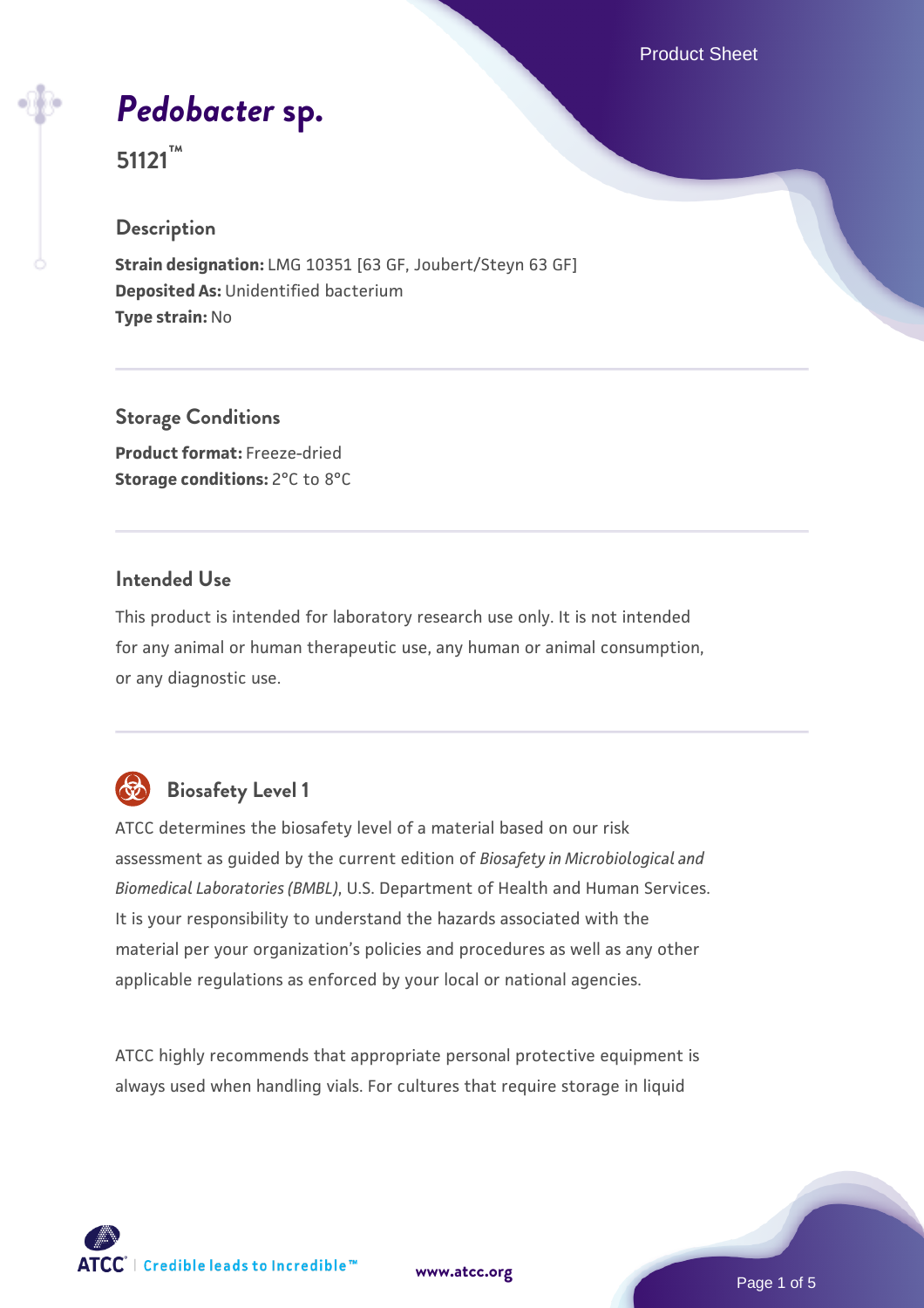nitrogen, it is important to note that some vials may leak when submersed in liquid nitrogen and will slowly fill with liquid nitrogen. Upon thawing, the conversion of the liquid nitrogen back to its gas phase may result in the vial exploding or blowing off its cap with dangerous force creating flying debris. Unless necessary, ATCC recommends that these cultures be stored in the vapor phase of liquid nitrogen rather than submersed in liquid nitrogen.

# **Certificate of Analysis**

For batch-specific test results, refer to the applicable certificate of analysis that can be found at www.atcc.org.

#### **Growth Conditions**

**Medium:**  [ATCC Medium 3: Nutrient agar or nutrient broth](https://www.atcc.org/-/media/product-assets/documents/microbial-media-formulations/3/atcc-medium-3.pdf?rev=7510837507e64d849c62a46b5b2197a1) **Temperature:** 30°C **Atmosphere:** Aerobic

# **Handling Procedures**

- 1. Open vial according to enclosed instructions or visit www.atcc.org for instructions.
- 2. Rehydrate the entire pellet with approximately 0.5 mL of #3 broth. Aseptically transfer the entire contents to a 5-6 mL tube of #3 broth. Additional test tubes can be inoculated by transferring 0.5 mL of the primary broth tube to these secondary tubes.
- 3. Use several drops of the primary broth tube to inoculate a #3 plate and/or #3 agar slant.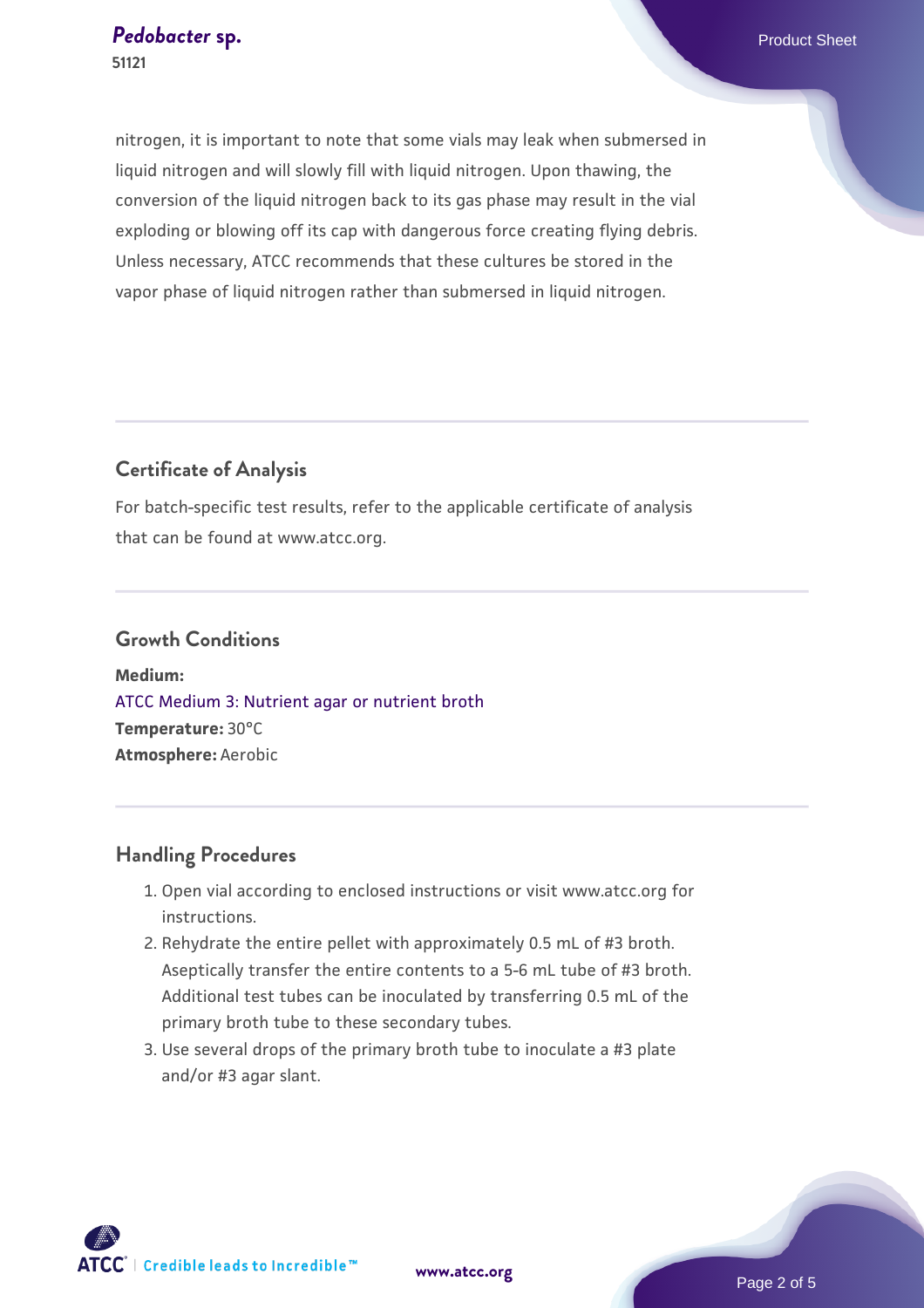**51121**

4. Incubate at 30°C for 24-48 hours.

#### **Notes**

This item needs growth established first in broth for 24-48 hours before subculturing to agar. Additional information on this culture is available on the ATCC<sup>®</sup> web site at

www.atcc.org.

# **Material Citation**

If use of this material results in a scientific publication, please cite the material in the following manner: *Pedobacter* sp. (ATCC 51121)

### **References**

References and other information relating to this material are available at www.atcc.org.

#### **Warranty**

The product is provided 'AS IS' and the viability of ATCC® products is warranted for 30 days from the date of shipment, provided that the customer has stored and handled the product according to the information included on the product information sheet, website, and Certificate of Analysis. For living cultures, ATCC lists the media formulation and reagents that have been found to be effective for the product. While other unspecified media and reagents may also produce satisfactory results, a change in the ATCC and/or depositor-recommended protocols may affect the recovery, growth, and/or function of the product. If an alternative medium

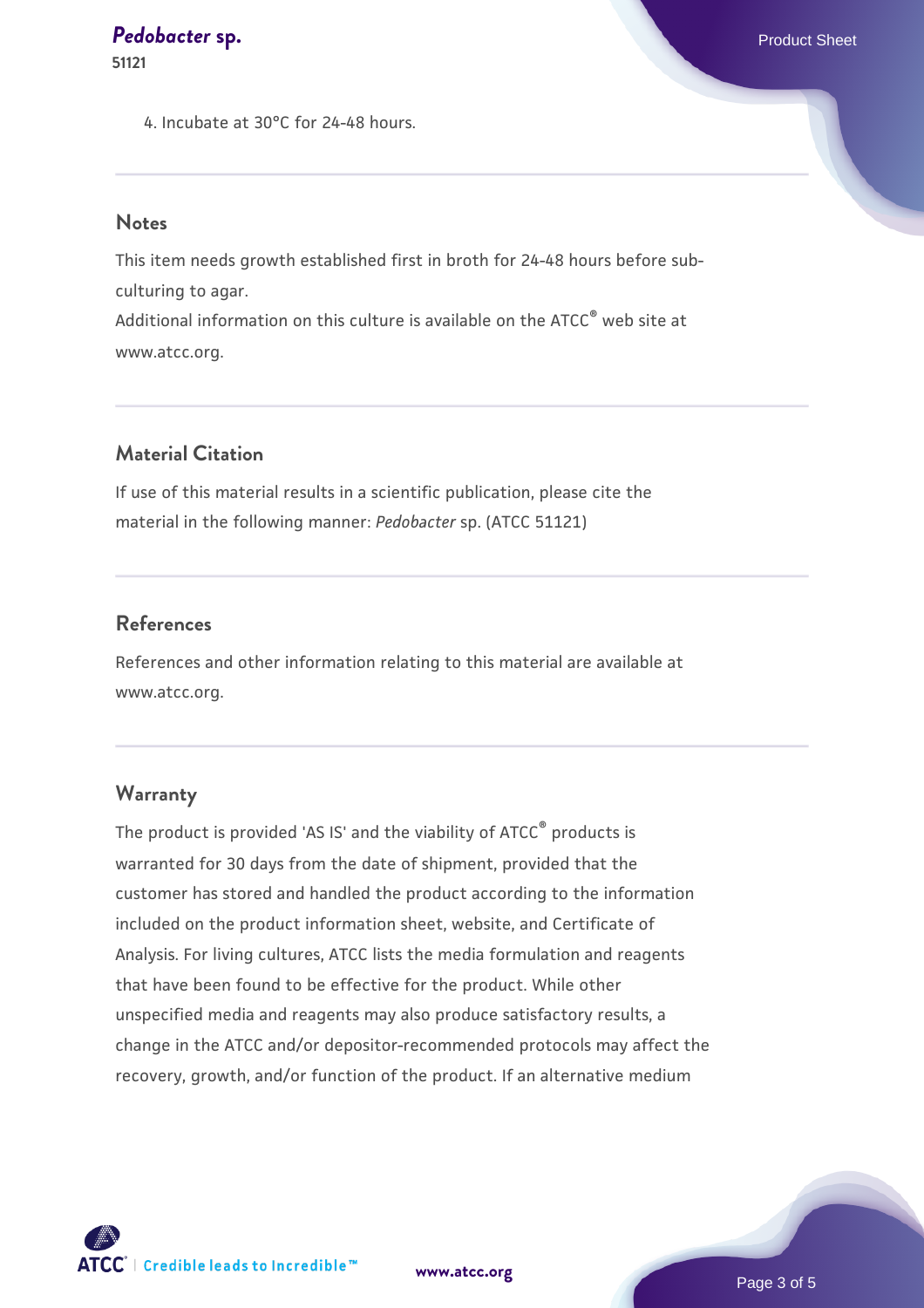formulation or reagent is used, the ATCC warranty for viability is no longer valid. Except as expressly set forth herein, no other warranties of any kind are provided, express or implied, including, but not limited to, any implied warranties of merchantability, fitness for a particular purpose, manufacture according to cGMP standards, typicality, safety, accuracy, and/or noninfringement.

## **Disclaimers**

This product is intended for laboratory research use only. It is not intended for any animal or human therapeutic use, any human or animal consumption, or any diagnostic use. Any proposed commercial use is prohibited without a license from ATCC.

While ATCC uses reasonable efforts to include accurate and up-to-date information on this product sheet, ATCC makes no warranties or representations as to its accuracy. Citations from scientific literature and patents are provided for informational purposes only. ATCC does not warrant that such information has been confirmed to be accurate or complete and the customer bears the sole responsibility of confirming the accuracy and completeness of any such information.

This product is sent on the condition that the customer is responsible for and assumes all risk and responsibility in connection with the receipt, handling, storage, disposal, and use of the ATCC product including without limitation taking all appropriate safety and handling precautions to minimize health or environmental risk. As a condition of receiving the material, the customer agrees that any activity undertaken with the ATCC product and any progeny or modifications will be conducted in compliance with all applicable laws, regulations, and guidelines. This product is provided 'AS IS' with no representations or warranties whatsoever except as expressly set forth herein and in no event shall ATCC, its parents, subsidiaries, directors, officers, agents, employees, assigns, successors, and affiliates be liable for indirect, special, incidental, or consequential damages of any kind in connection with or arising out of the customer's use of the product. While reasonable effort is made to ensure authenticity and reliability of materials on deposit, ATCC is



**[www.atcc.org](http://www.atcc.org)**